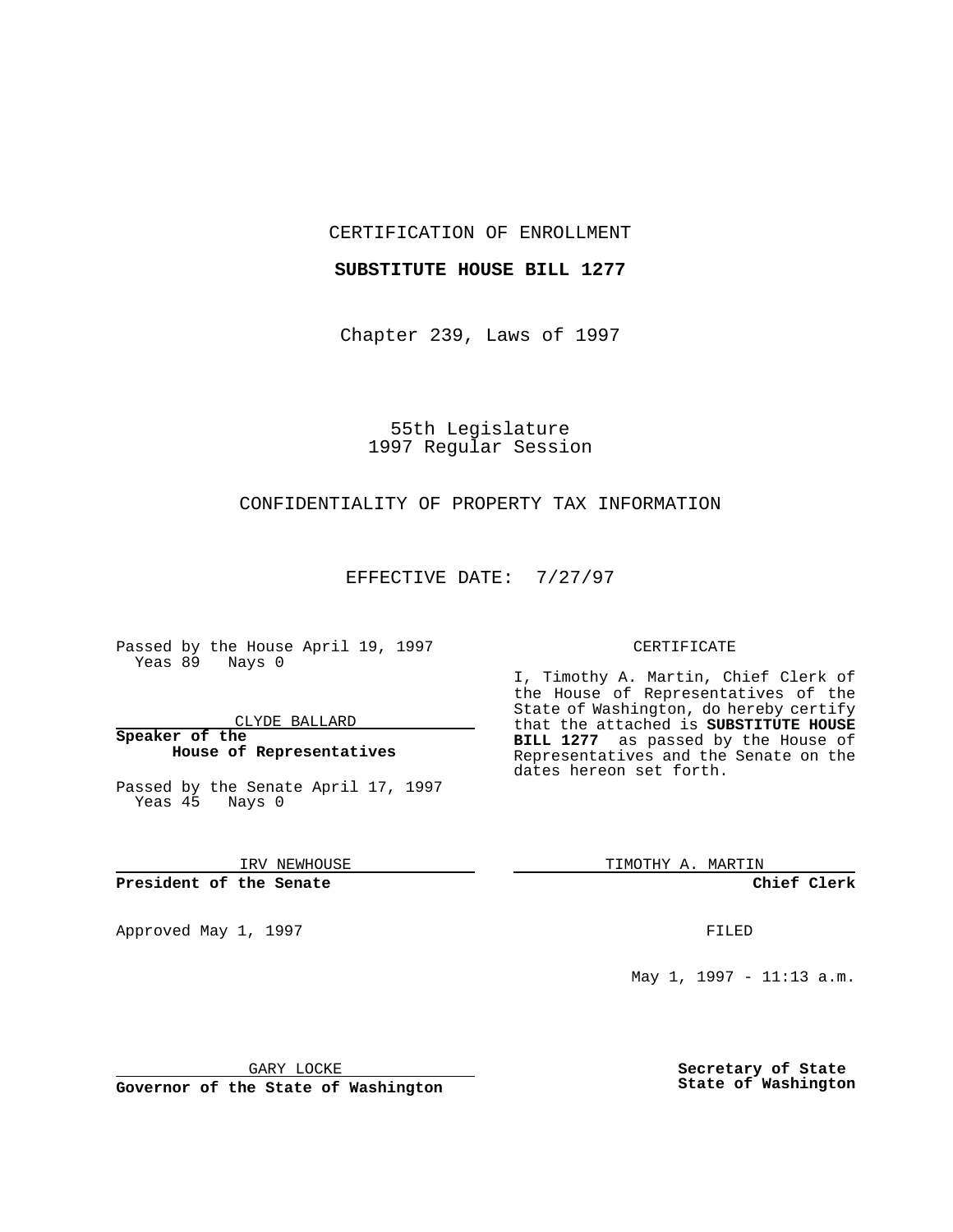# **SUBSTITUTE HOUSE BILL 1277** \_\_\_\_\_\_\_\_\_\_\_\_\_\_\_\_\_\_\_\_\_\_\_\_\_\_\_\_\_\_\_\_\_\_\_\_\_\_\_\_\_\_\_\_\_\_\_

\_\_\_\_\_\_\_\_\_\_\_\_\_\_\_\_\_\_\_\_\_\_\_\_\_\_\_\_\_\_\_\_\_\_\_\_\_\_\_\_\_\_\_\_\_\_\_

Passed Legislature - 1997 Regular Session

AS AMENDED BY THE SENATE

### **State of Washington 55th Legislature 1997 Regular Session**

**By** House Committee on Finance (originally sponsored by Representatives B. Thomas, Dunshee, Carrell, Thompson and D. Schmidt; by request of Department of Revenue)

Read first time 02/28/97.

 AN ACT Relating to confidentiality of property tax information; amending RCW 84.40.020, 84.40.340, and 42.17.310; adding a new section to chapter 84.08 RCW; and prescribing penalties.

BE IT ENACTED BY THE LEGISLATURE OF THE STATE OF WASHINGTON:

 NEW SECTION. **Sec. 1.** A new section is added to chapter 84.08 RCW to read as follows:

 (1) For purposes of this section, "tax information" means confidential income data and proprietary business information obtained by the department in the course of carrying out the duties now or hereafter imposed upon it in this title that has been communicated in confidence in connection with the assessment of property and that has not been publicly disseminated by the taxpayer, the disclosure of which would be either highly offensive to a reasonable person and not a legitimate concern to the public or would result in an unfair competitive disadvantage to the taxpayer.

 (2) Tax information is confidential and privileged, and except as authorized by this section, neither the department nor any other person may disclose tax information.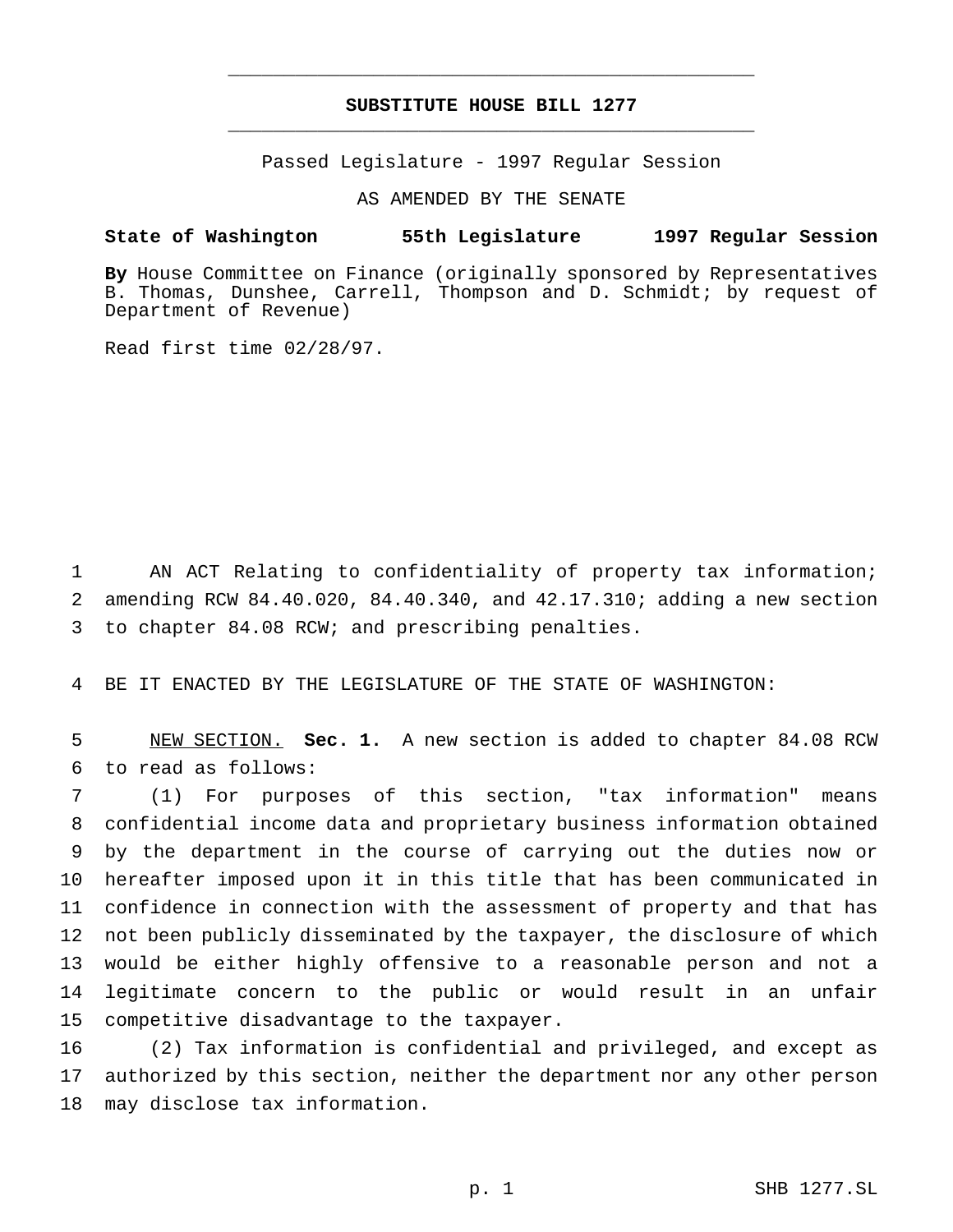(3) Subsection (2) of this section, however, does not prohibit the department from:

 (a) Disclosing tax information to any county assessor or county treasurer;

 (b) Disclosing tax information in a civil or criminal judicial proceeding or an administrative proceeding in respect to taxes or penalties imposed under this title or Title 82 RCW or in respect to assessment or valuation for tax purposes of the property to which the information or facts relate;

 (c) Disclosing tax information with the written permission of the taxpayer;

 (d) Disclosing tax information to the proper officer of the tax department of any state responsible for the imposition or collection of property taxes, or for the valuation of property for tax purposes, if the other state grants substantially similar privileges to the proper officers of this state;

 (e) Disclosing tax information that is also maintained by another Washington state or local governmental agency as a public record available for inspection and copying under chapter 42.17 RCW or is a document maintained by a court of record not otherwise prohibited from disclosure;

 (f) Disclosing tax information to a peace officer as defined in RCW 9A.04.110 or county prosecutor, for official purposes. The disclosure may be made only in response to a search warrant, subpoena, or other court order, unless the disclosure is for the purpose of criminal tax enforcement. A peace officer or county prosecutor who receives the tax information may disclose the tax information only for use in the investigation and a related court proceeding, or in the court proceeding for which the tax information originally was sought; or

 (g) Disclosing information otherwise available under chapter 42.17 RCW.

(4) A violation of this section constitutes a gross misdemeanor.

 **Sec. 2.** RCW 84.40.020 and 1973 c 69 s 1 are each amended to read as follows:

 All real property in this state subject to taxation shall be listed and assessed every year, with reference to its value on the first day of January of the year in which it is assessed. Such listing and all supporting documents and records shall be open to public inspection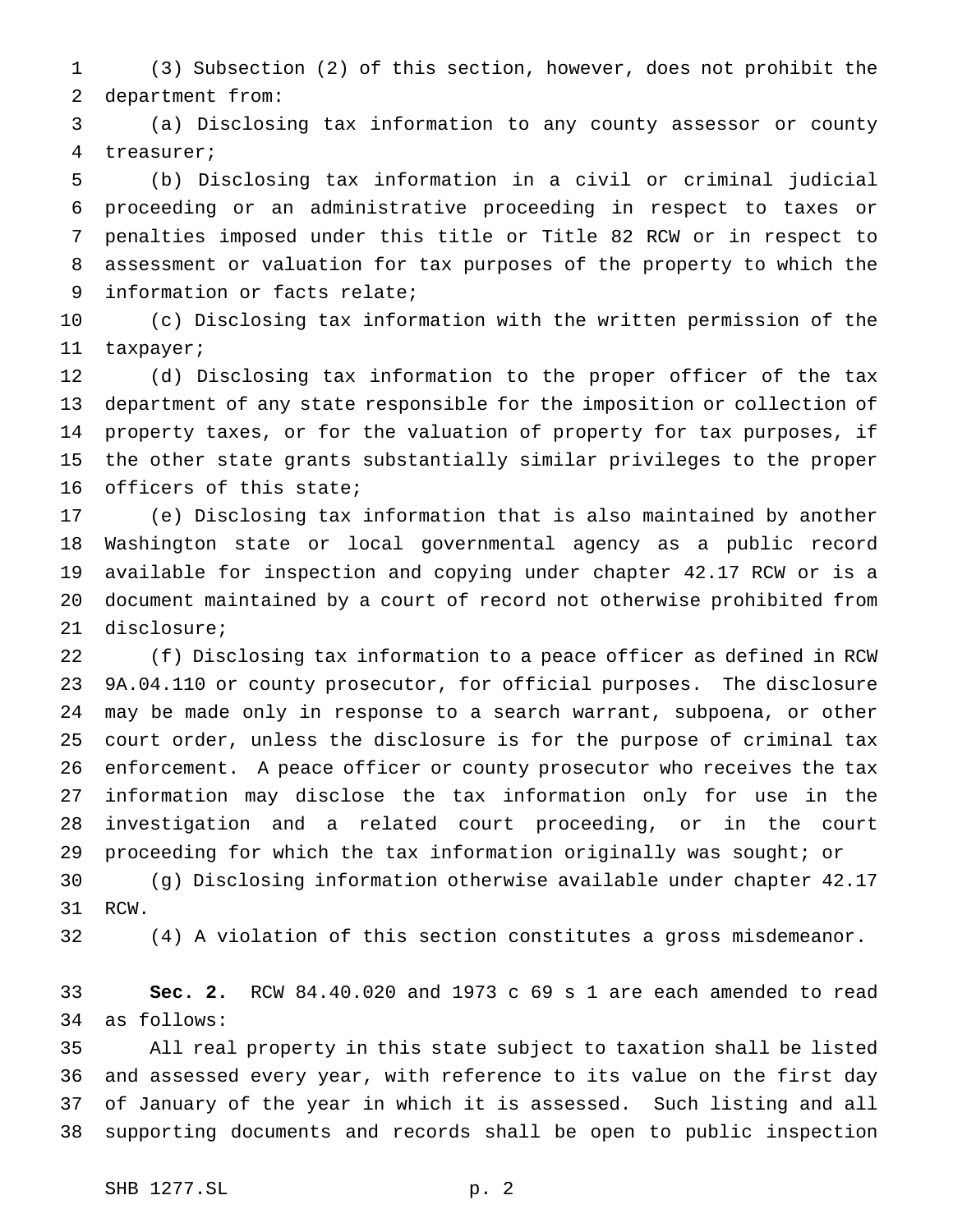during the regular office hours of the assessor's office: PROVIDED, 2 That confidential income data is hereby exempted from public inspection ((pursuant to RCW 42.17.310)) as noted in RCW 42.17.260 and 42.17.310. All personal property in this state subject to taxation shall be listed and assessed every year, with reference to its value and ownership on the first day of January of the year in which it is assessed: PROVIDED, That if the stock of goods, wares, merchandise or material, whether in a raw or finished state or in process of manufacture, owned or held by any taxpayer on January 1 of any year does not fairly represent the average stock carried by such taxpayer, such stock shall be listed and assessed upon the basis of the monthly average of stock owned or held by such taxpayer during the preceding calendar year or during such portion thereof as the taxpayer was engaged in business.

 **Sec. 3.** RCW 84.40.340 and 1973 1st ex.s. c 74 s 1 are each amended to read as follows:

 For the purpose of verifying any list, statement, or schedule required to be furnished to the assessor by any taxpayer, any assessor or his trained and qualified deputy at any reasonable time may visit, investigate and examine any personal property, and for this purpose the records, accounts and inventories also shall be subject to any such visitation, investigation and examination which shall aid in determining the amount and valuation of such property. Such powers and duties may be performed at any office of the taxpayer in this state, and the taxpayer shall furnish or make available all such information pertaining to property in this state to the assessor although the records may be maintained at any office outside this state.

 Any information or facts obtained pursuant to this section shall be used by the assessor only for the purpose of determining the assessed valuation of the taxpayer's property: PROVIDED, That such information or facts shall also be made available to the department of revenue upon request for the purpose of determining any sales or use tax liability 32 with respect to personal property, and except in a ((court action 33 pertaining)) civil or criminal judicial proceeding or an administrative 34 proceeding in respect to penalties imposed pursuant to RCW 84.40.130, to such sales or use taxes, or to the assessment or valuation for tax purposes of the property to which such information and facts relate, 37 shall not be disclosed by the assessor or the department of revenue without the permission of the taxpayer to any person other than public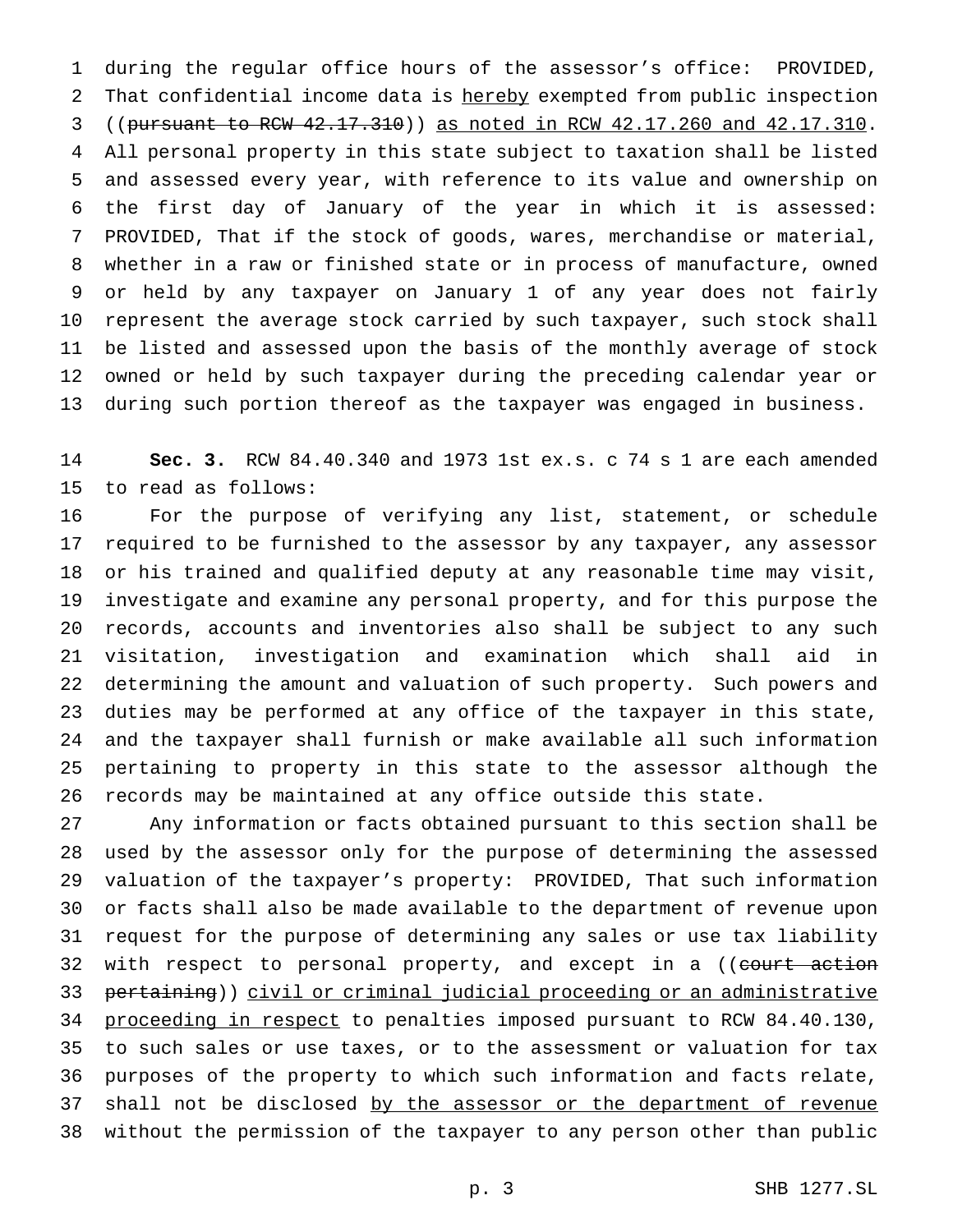officers or employees whose duties relate to valuation of property for tax purposes or to the imposition and collection of sales and use taxes, and any violation of this secrecy provision shall constitute a gross misdemeanor.

 **Sec. 4.** RCW 42.17.310 and 1996 c 305 s 2 are each amended to read as follows:

(1) The following are exempt from public inspection and copying:

 (a) Personal information in any files maintained for students in public schools, patients or clients of public institutions or public health agencies, or welfare recipients.

 (b) Personal information in files maintained for employees, appointees, or elected officials of any public agency to the extent that disclosure would violate their right to privacy.

 (c) Information required of any taxpayer in connection with the assessment or collection of any tax if the disclosure of the information to other persons would (i) be prohibited to such persons by section 1 of this act, RCW 82.32.330, 84.40.020, or 84.40.340 or (ii) violate the taxpayer's right to privacy or result in unfair competitive disadvantage to the taxpayer.

 (d) Specific intelligence information and specific investigative records compiled by investigative, law enforcement, and penology agencies, and state agencies vested with the responsibility to discipline members of any profession, the nondisclosure of which is essential to effective law enforcement or for the protection of any person's right to privacy.

 (e) Information revealing the identity of persons who are witnesses to or victims of crime or who file complaints with investigative, law enforcement, or penology agencies, other than the public disclosure commission, if disclosure would endanger any person's life, physical safety, or property. If at the time a complaint is filed the complainant, victim or witness indicates a desire for disclosure or nondisclosure, such desire shall govern. However, all complaints filed with the public disclosure commission about any elected official or candidate for public office must be made in writing and signed by the complainant under oath.

 (f) Test questions, scoring keys, and other examination data used to administer a license, employment, or academic examination.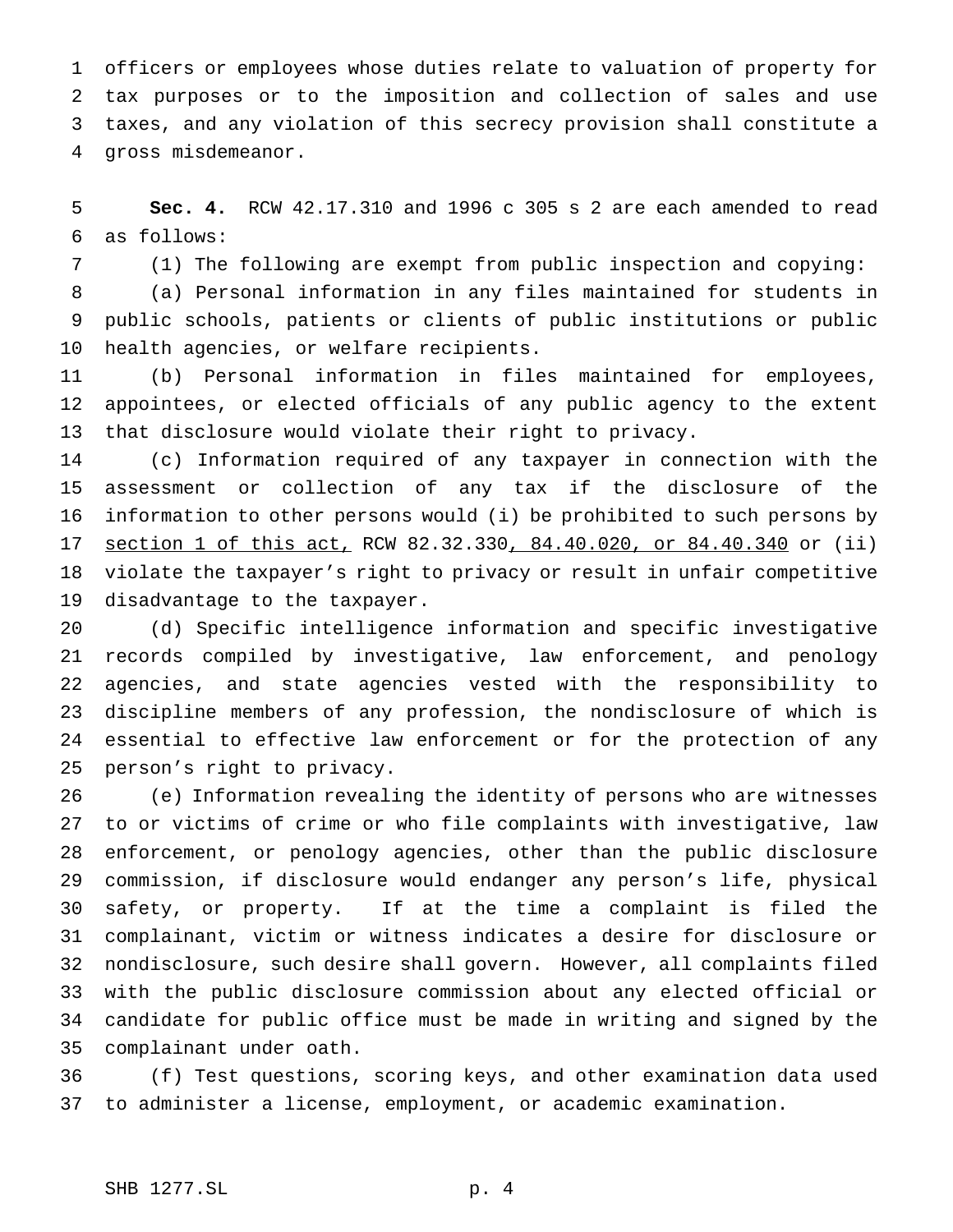(g) Except as provided by chapter 8.26 RCW, the contents of real estate appraisals, made for or by any agency relative to the acquisition or sale of property, until the project or prospective sale is abandoned or until such time as all of the property has been acquired or the property to which the sale appraisal relates is sold, but in no event shall disclosure be denied for more than three years after the appraisal.

 (h) Valuable formulae, designs, drawings, and research data obtained by any agency within five years of the request for disclosure when disclosure would produce private gain and public loss.

 (i) Preliminary drafts, notes, recommendations, and intra-agency memorandums in which opinions are expressed or policies formulated or recommended except that a specific record shall not be exempt when publicly cited by an agency in connection with any agency action.

 (j) Records which are relevant to a controversy to which an agency is a party but which records would not be available to another party under the rules of pretrial discovery for causes pending in the superior courts.

 (k) Records, maps, or other information identifying the location of archaeological sites in order to avoid the looting or depredation of such sites.

 (l) Any library record, the primary purpose of which is to maintain control of library materials, or to gain access to information, which discloses or could be used to disclose the identity of a library user. (m) Financial information supplied by or on behalf of a person, firm, or corporation for the purpose of qualifying to submit a bid or proposal for (i) a ferry system construction or repair contract as required by RCW 47.60.680 through 47.60.750 or (ii) highway construction or improvement as required by RCW 47.28.070.

 (n) Railroad company contracts filed prior to July 28, 1991, with the utilities and transportation commission under RCW 81.34.070, except that the summaries of the contracts are open to public inspection and copying as otherwise provided by this chapter.

 (o) Financial and commercial information and records supplied by private persons pertaining to export services provided pursuant to chapter 43.163 RCW and chapter 53.31 RCW, and by persons pertaining to export projects pursuant to RCW 43.23.035.

 (p) Financial disclosures filed by private vocational schools under chapters 28B.85 and 28C.10 RCW.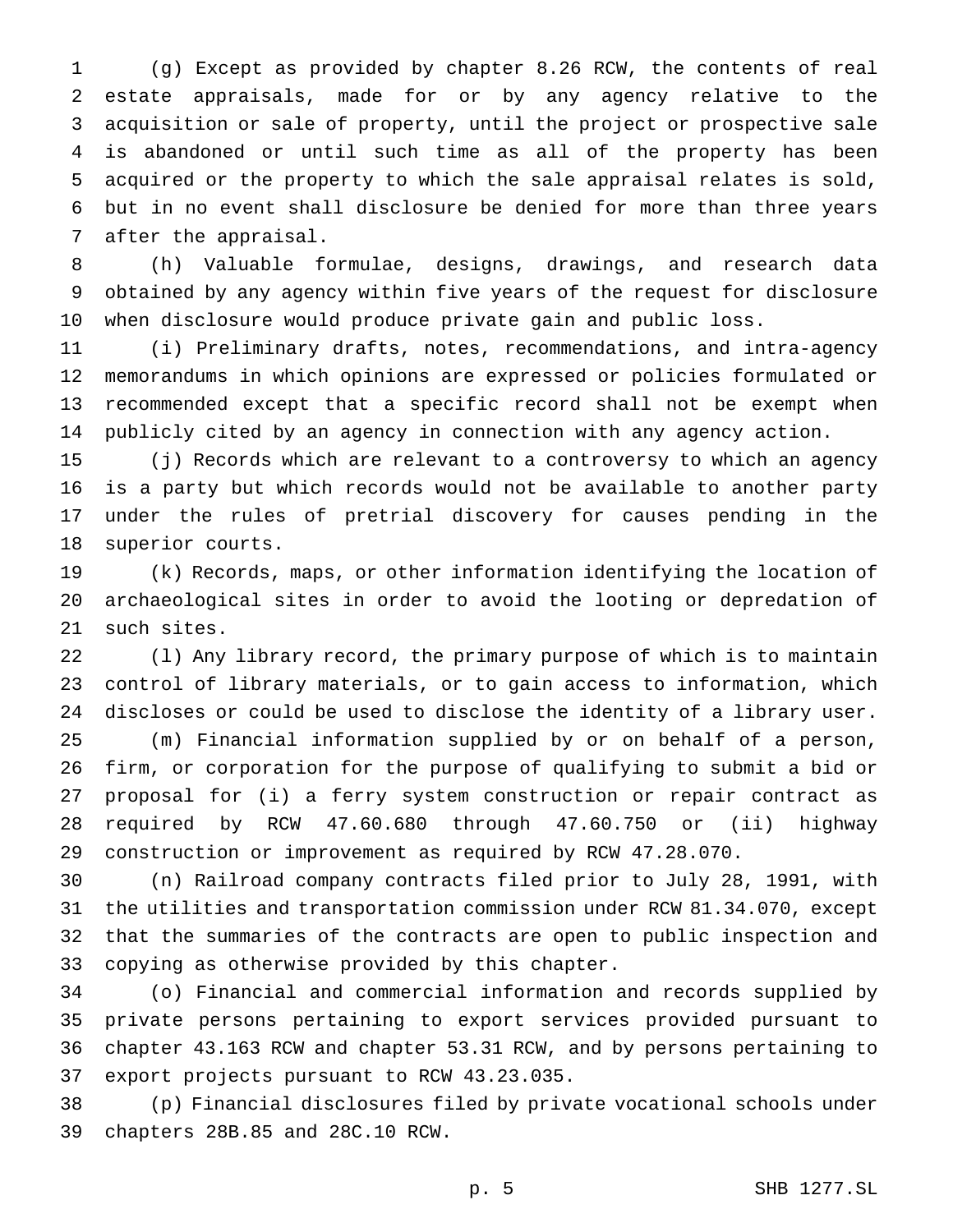(q) Records filed with the utilities and transportation commission or attorney general under RCW 80.04.095 that a court has determined are confidential under RCW 80.04.095.

 (r) Financial and commercial information and records supplied by businesses or individuals during application for loans or program services provided by chapters 43.163, 43.160, 43.330, and 43.168 RCW, or during application for economic development loans or program services provided by any local agency.

 (s) Membership lists or lists of members or owners of interests of units in timeshare projects, subdivisions, camping resorts, condominiums, land developments, or common-interest communities affiliated with such projects, regulated by the department of licensing, in the files or possession of the department.

 (t) All applications for public employment, including the names of applicants, resumes, and other related materials submitted with respect to an applicant.

 (u) The residential addresses and residential telephone numbers of employees or volunteers of a public agency which are held by the agency in personnel records, employment or volunteer rosters, or mailing lists of employees or volunteers.

 (v) The residential addresses and residential telephone numbers of the customers of a public utility contained in the records or lists held by the public utility of which they are customers.

 (w)(i) The federal social security number of individuals governed under chapter 18.130 RCW maintained in the files of the department of health, except this exemption does not apply to requests made directly to the department from federal, state, and local agencies of government, and national and state licensing, credentialing, investigatory, disciplinary, and examination organizations; (ii) the current residential address and current residential telephone number of a health care provider governed under chapter 18.130 RCW maintained in the files of the department, if the provider requests that this information be withheld from public inspection and copying, and provides to the department an accurate alternate or business address and business telephone number. On or after January 1, 1995, the current residential address and residential telephone number of a health care provider governed under RCW 18.130.140 maintained in the files of the department shall automatically be withheld from public inspection and copying unless the provider specifically requests the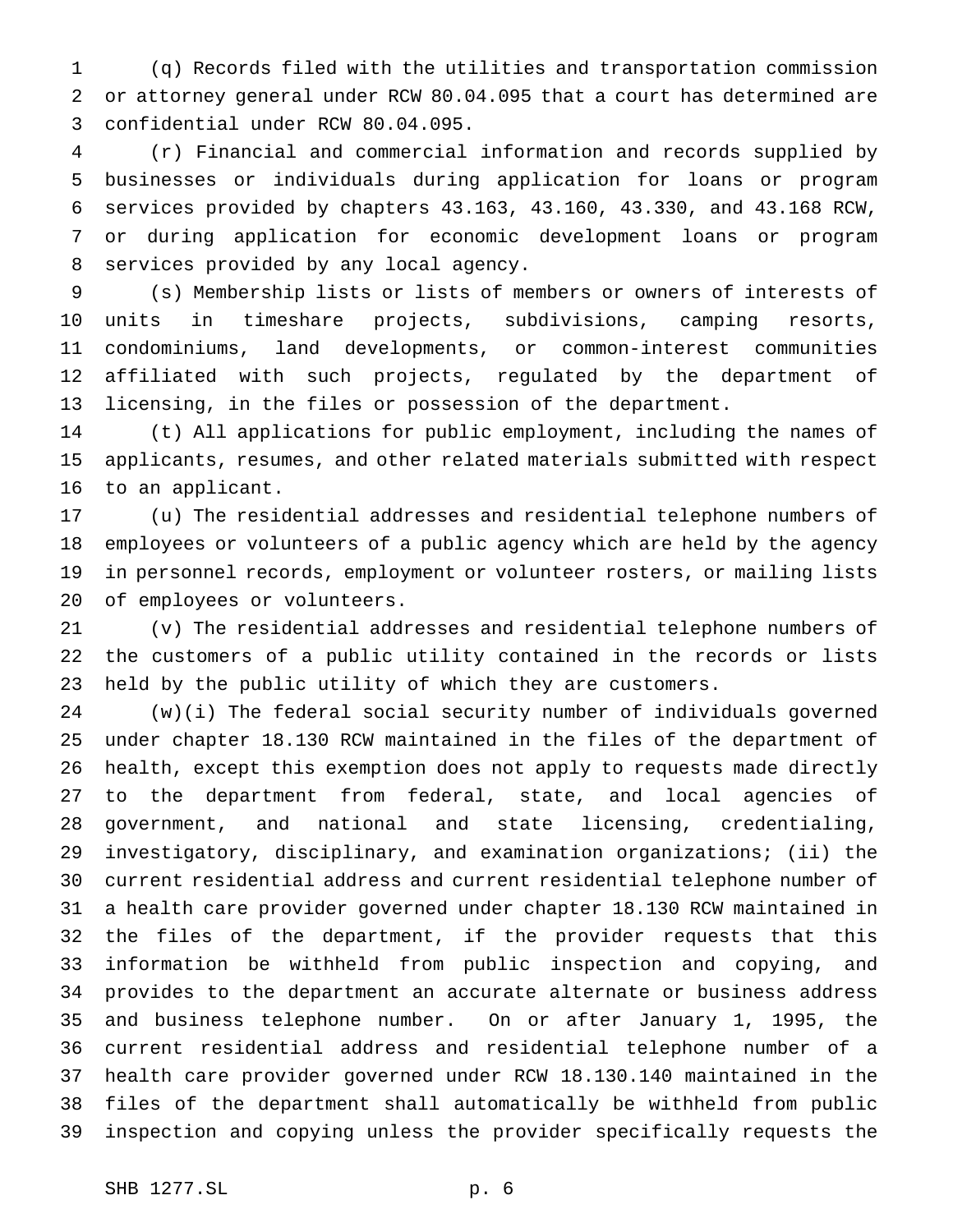information be released, and except as provided for under RCW 42.17.260(9).

 (x) Information obtained by the board of pharmacy as provided in RCW 69.45.090.

 (y) Information obtained by the board of pharmacy or the department of health and its representatives as provided in RCW 69.41.044, 69.41.280, and 18.64.420.

 (z) Financial information, business plans, examination reports, and any information produced or obtained in evaluating or examining a business and industrial development corporation organized or seeking certification under chapter 31.24 RCW.

 (aa) Financial and commercial information supplied to the state investment board by any person when the information relates to the investment of public trust or retirement funds and when disclosure would result in loss to such funds or in private loss to the providers of this information.

 (bb) Financial and valuable trade information under RCW 51.36.120. (cc) Client records maintained by an agency that is a domestic violence program as defined in RCW 70.123.020 or 70.123.075 or a rape crisis center as defined in RCW 70.125.030.

 (dd) Information that identifies a person who, while an agency employee: (i) Seeks advice, under an informal process established by the employing agency, in order to ascertain his or her rights in connection with a possible unfair practice under chapter 49.60 RCW against the person; and (ii) requests his or her identity or any identifying information not be disclosed.

 (ee) Investigative records compiled by an employing agency conducting a current investigation of a possible unfair practice under chapter 49.60 RCW or of a possible violation of other federal, state, or local laws prohibiting discrimination in employment.

 (ff) Business related information protected from public inspection and copying under RCW 15.86.110.

 (gg) Financial, commercial, operations, and technical and research information and data submitted to or obtained by the clean Washington center in applications for, or delivery of, program services under chapter 70.95H RCW.

 (hh) Information and documents created specifically for, and collected and maintained by a quality improvement committee pursuant to